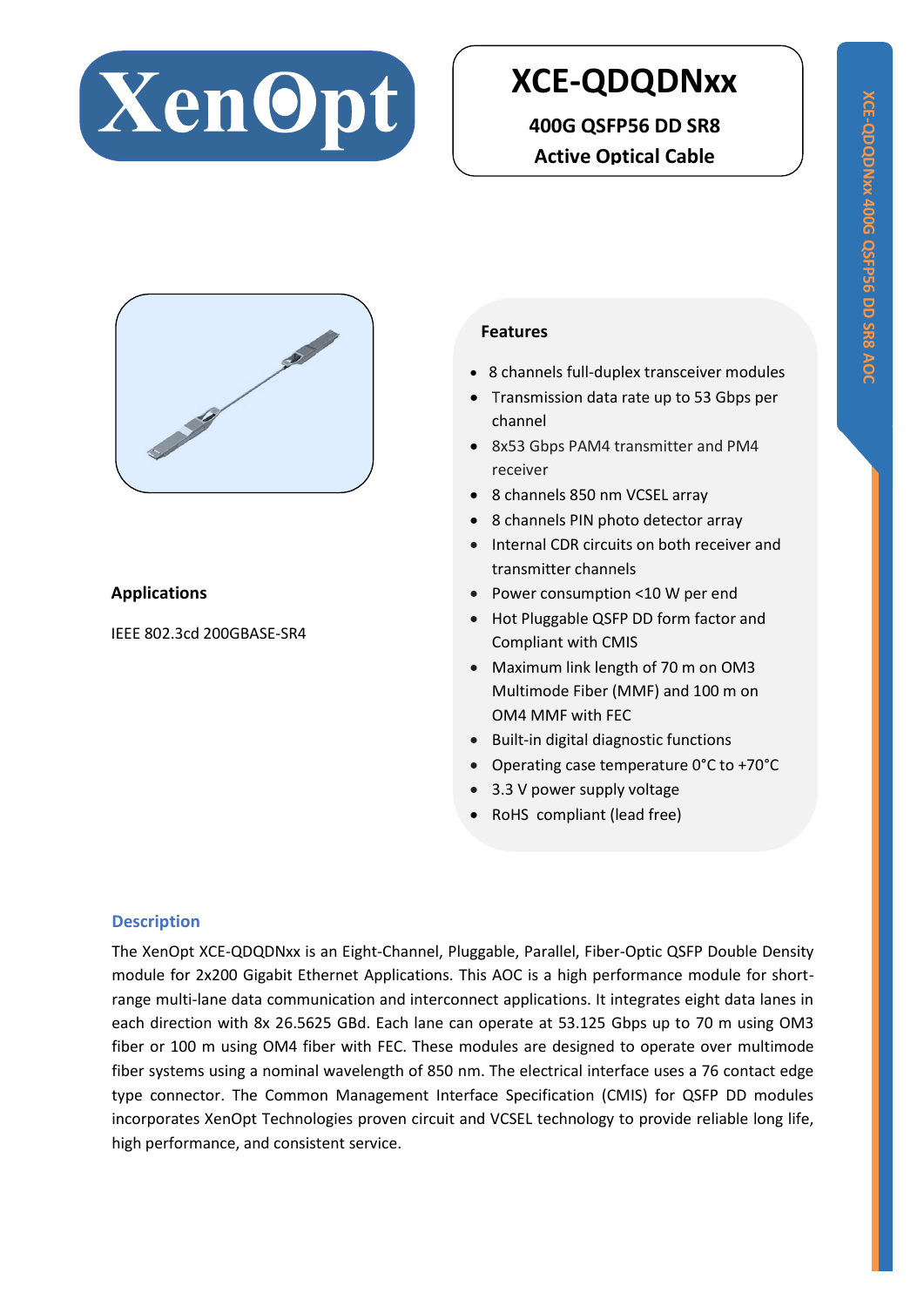



#### **Module Block Diagram**



2x200GBASE-SR4 QSFP DD is one kind of parallel transceiver. VCSEL and PIN array package is key technique, through I2C system can contact with module.

| Parameter                  | Symbol     | Min    | Max       | Unit |
|----------------------------|------------|--------|-----------|------|
| Supply Voltage             | <b>Vcc</b> | $-0.3$ | 3.6       |      |
| Input Voltage              | Vin        | $-0.3$ | $Vcc+0.3$ |      |
| <b>Storage Temperature</b> | Tst        | $-20$  | 85        | °C   |
| Case Operating             | Top        | 0      | 70        | °C   |
| Humidity (non-condensing)  | Rh         |        | 95        | %    |

#### **Absolute Maximum Ratings**

#### **Recommended Operating Conditions**

| Parameter                         | Symbol | Min  | <b>Typical</b> | Max  | Unit |
|-----------------------------------|--------|------|----------------|------|------|
| Supply Voltage                    | Vcc    | 3.13 | 3.3            | 3.47 | v    |
| <b>Operating Case temperature</b> | Tca    | 0    |                | 70   | °C   |
| Data Rate Per Lane                | fd     |      | 26.5625        |      | GBd  |
| Humidity                          | Rh     |      |                | 85   | %    |
| <b>Power Dissipation</b>          | Pm     |      |                | 10   | W    |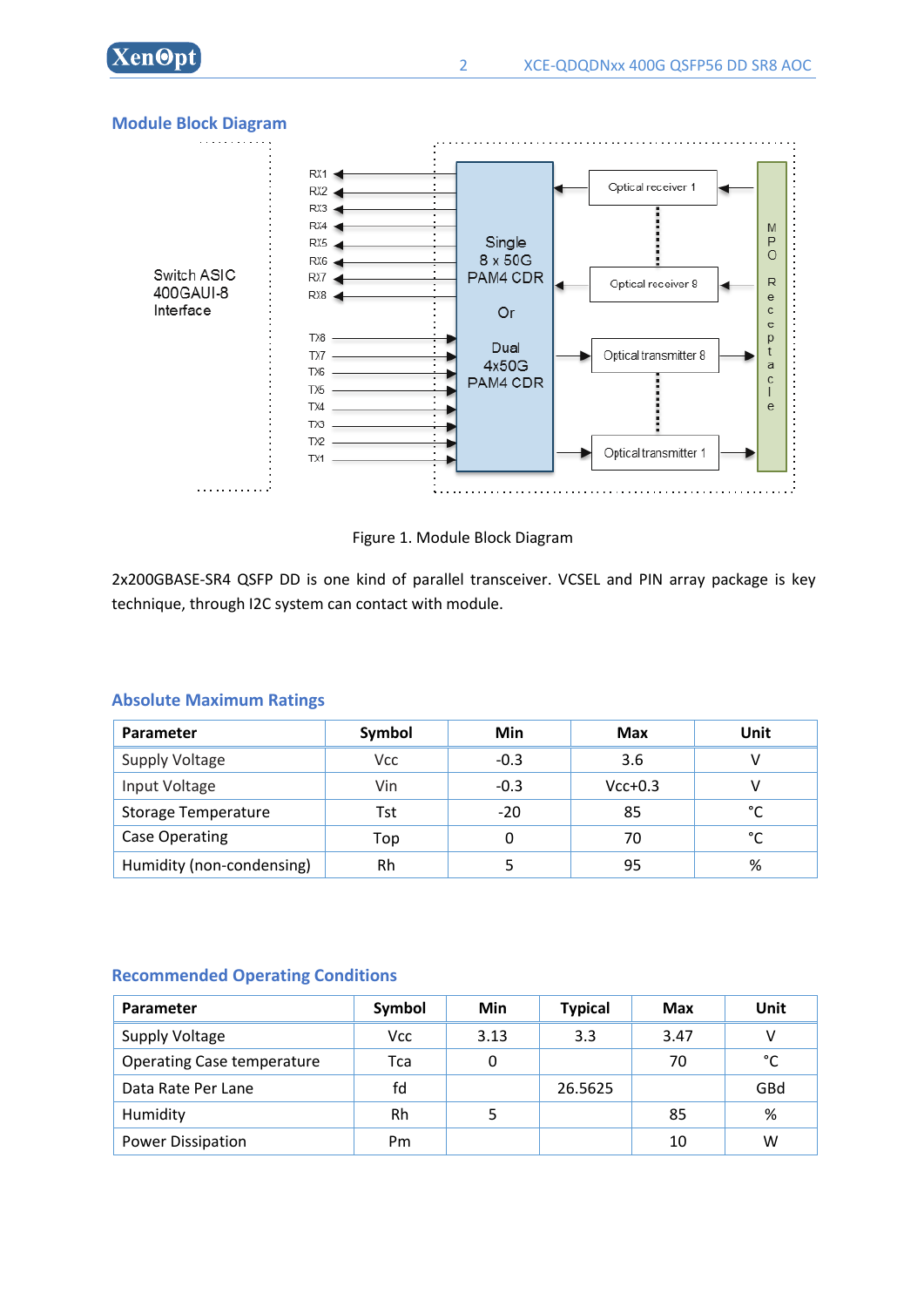| Parameter                                         | Symbol     | Min   | <b>Typical</b> | <b>Max</b> | Unit    |
|---------------------------------------------------|------------|-------|----------------|------------|---------|
| Differential input impedance                      | Zin        | 90    | 100            | 110        | ohm     |
| Differential Output impedance                     | Zout       | 90    | 100            | 110        | ohm     |
| Differential input voltage amplitude              | ΔVin       |       |                | 900        | mVp-p   |
| Differential output voltage amplitude             | ΔVout      |       |                | 900        | $mVp-p$ |
| Skew                                              | Sw         |       |                | 300        | ps      |
| <b>Bit Error Rate</b>                             | <b>BER</b> |       |                | $2.4E - 4$ |         |
| Near-end Eye Width at 10^-6<br>probability (EW6)  |            | 0.265 |                |            | UI      |
| Near-end Eye Height at 10^-6<br>probability (EH6) |            | 70    |                |            | mV      |
| Far-end Eye Width at 10^-6<br>probability EW6)    |            | 0.20  |                |            | UI      |
| Far-end Eye Height at 10^-6<br>probability (EH6)  |            | 30    |                |            | mV      |
| Near-end Eye Linearity                            |            | 0.85  |                |            |         |

#### **Electrical Characteristics**

Note

1. BER=2.4E-4; PRBS31Q@26.5625GBd. Pre-FEC

2. Differential input voltage amplitude is measured between TxnP and TxnN.

3. Differential output voltage amplitude is measured between RxnP and RxnN.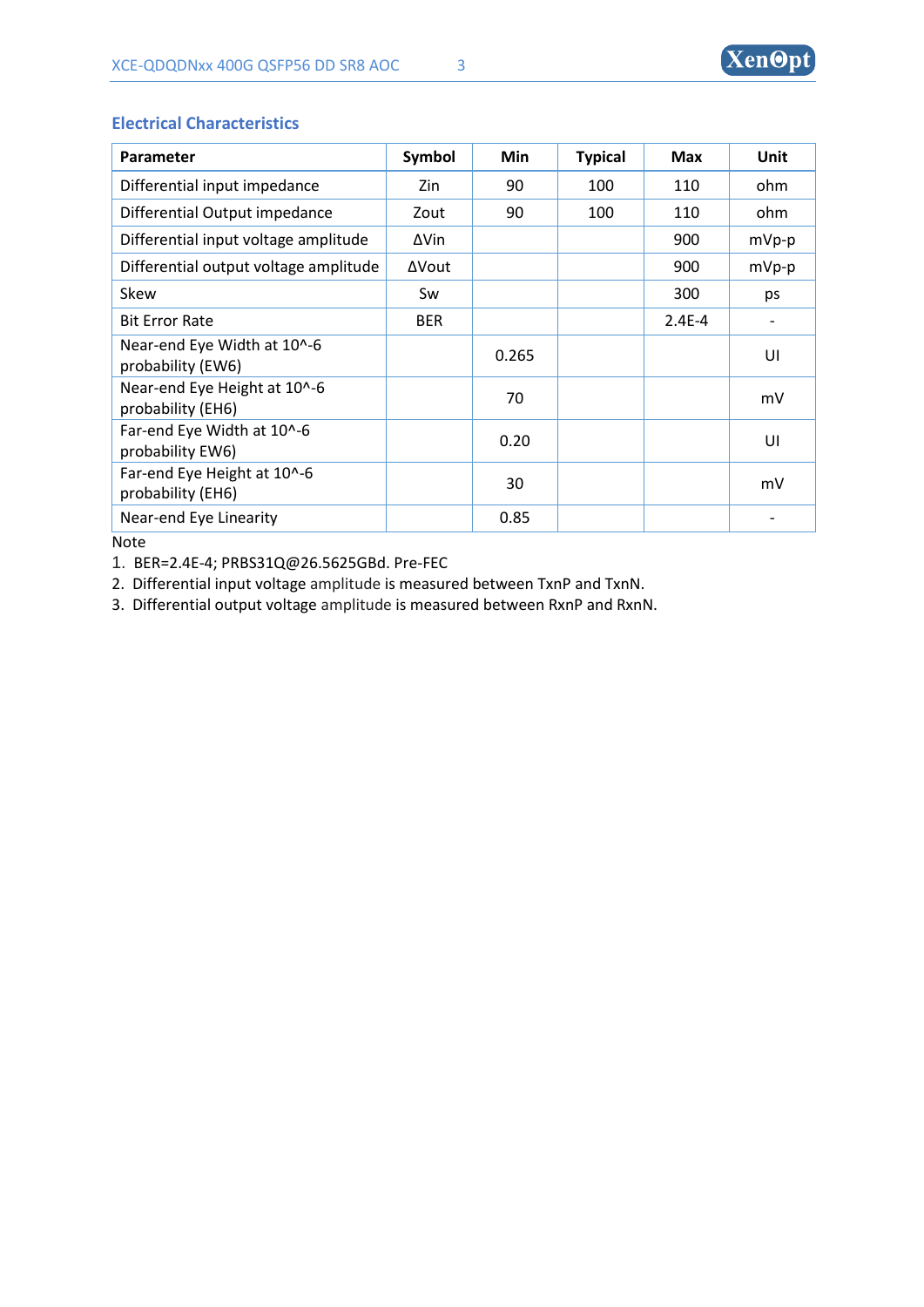**XenOpt** 

# **Optical Characteristics**

| Parameter                                                    | Symbol      | <b>Min</b>               | <b>Typical</b>           | <b>Max</b>     | Unit | <b>Notes</b>             |
|--------------------------------------------------------------|-------------|--------------------------|--------------------------|----------------|------|--------------------------|
| <b>Transmitter</b>                                           |             |                          |                          |                |      |                          |
| Centre Wavelength                                            | λc          | 840                      | 850                      | 860            | nm   | $\overline{\phantom{0}}$ |
| RMS spectral width                                           | Δλ          | $\overline{\phantom{0}}$ |                          | 0.6            | nm   |                          |
| Average launch power, each lane                              | Pout        | $-6.5$                   | $\overline{\phantom{a}}$ | 4              | dBm  | ۰                        |
| <b>Optical Modulation Amplitude</b><br>(OMAouter), each lane | <b>OMA</b>  | $-4.5$                   |                          | 3              | dBm  |                          |
| Transmitter and dispersion eye<br>closure (TDEC), each lane  | <b>TDEC</b> |                          |                          | 4.5            | dB   |                          |
| <b>Extinction Ratio</b>                                      | <b>ER</b>   | $\overline{3}$           |                          |                | dB   |                          |
| Average launch power of OFF<br>transmitter, each lane        |             |                          |                          | $-30$          | dB   |                          |
| <b>Receiver</b>                                              |             |                          |                          |                |      |                          |
| Centre Wavelength                                            | λc          | 840                      | 850                      | 860            | nm   | $\overline{\phantom{a}}$ |
| Receiver Sensitivity in OMAout                               | RXsen       |                          |                          | $(-6.5, -3.4)$ | dBm  | $\mathbf{1}$             |
| <b>Stressed Receiver Sensitivity in</b><br><b>OMAout</b>     |             |                          |                          | $-3$           | dBm  | $\mathbf{1}$             |
| Maximum Average power at<br>receiver, each lane input        |             |                          |                          | 4              | dBm  |                          |
| Minimum Average power at<br>receiver, each lane              |             | $-7.9$                   |                          |                | dBm  |                          |
| <b>Receiver Reflectance</b>                                  |             |                          |                          | $-12$          | dB   | $\overline{\phantom{0}}$ |
| <b>LOS Assert</b>                                            |             | $-10$                    |                          |                | dBm  |                          |
| LOS De-Assert - OMA                                          |             |                          |                          | $-7.5$         | dBm  |                          |
| <b>LOS Hysteresis</b>                                        |             | 0.5                      |                          |                | dB   |                          |

Note

1. Measured with conformance test signal at TP3 for BER = 2.4E-4 Pre-FEC